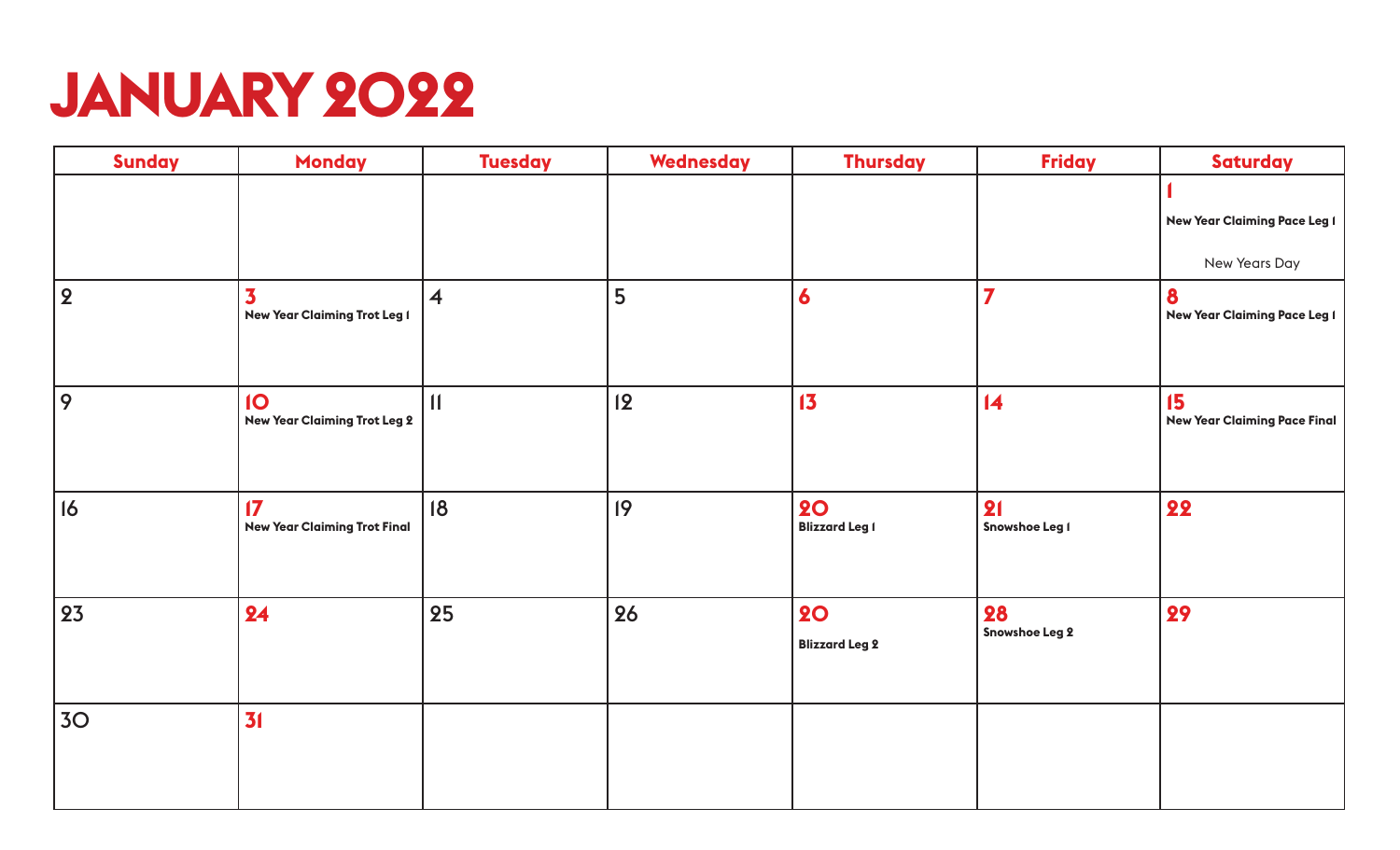## **FEBRUARY 2022**

| <b>Sunday</b>  | <b>Monday</b>                                                   | <b>Tuesday</b> | Wednesday      | <b>Thursday</b>                                                                           | <b>Friday</b>                                       | <b>Saturday</b> |
|----------------|-----------------------------------------------------------------|----------------|----------------|-------------------------------------------------------------------------------------------|-----------------------------------------------------|-----------------|
|                |                                                                 |                | $\overline{2}$ | $\overline{\mathbf{3}}$<br>Wine & Roses Leg I                                             | 4<br><b>Blizzard Final</b><br><b>Snowshoe Final</b> | 5               |
| $\overline{6}$ | $\overline{7}$<br><b>Family Day Leg 1</b>                       | 8              | 9              | <b>10</b><br>Wine & Roses Leg 2                                                           | $\blacksquare$                                      | <b>12</b>       |
| 13             | $\overline{14}$<br><b>Family Day Leg 2</b><br><b>Family Day</b> | 15             | 16             | $\mathbf{17}$<br><b>Wine &amp; Roses Final</b><br>\$30,000A<br><b>Ontario Girls Leg I</b> | 18<br><b>Ontario Boys Leg I</b>                     | 19              |
| <b>20</b>      | 21<br><b>Family Day Final</b>                                   | 22             | 23             | 24<br><b>Ontario Girls Leg 2</b>                                                          | 25<br><b>Ontario Boys Leg 2</b>                     | 26              |
| 27             | 28                                                              |                |                |                                                                                           |                                                     |                 |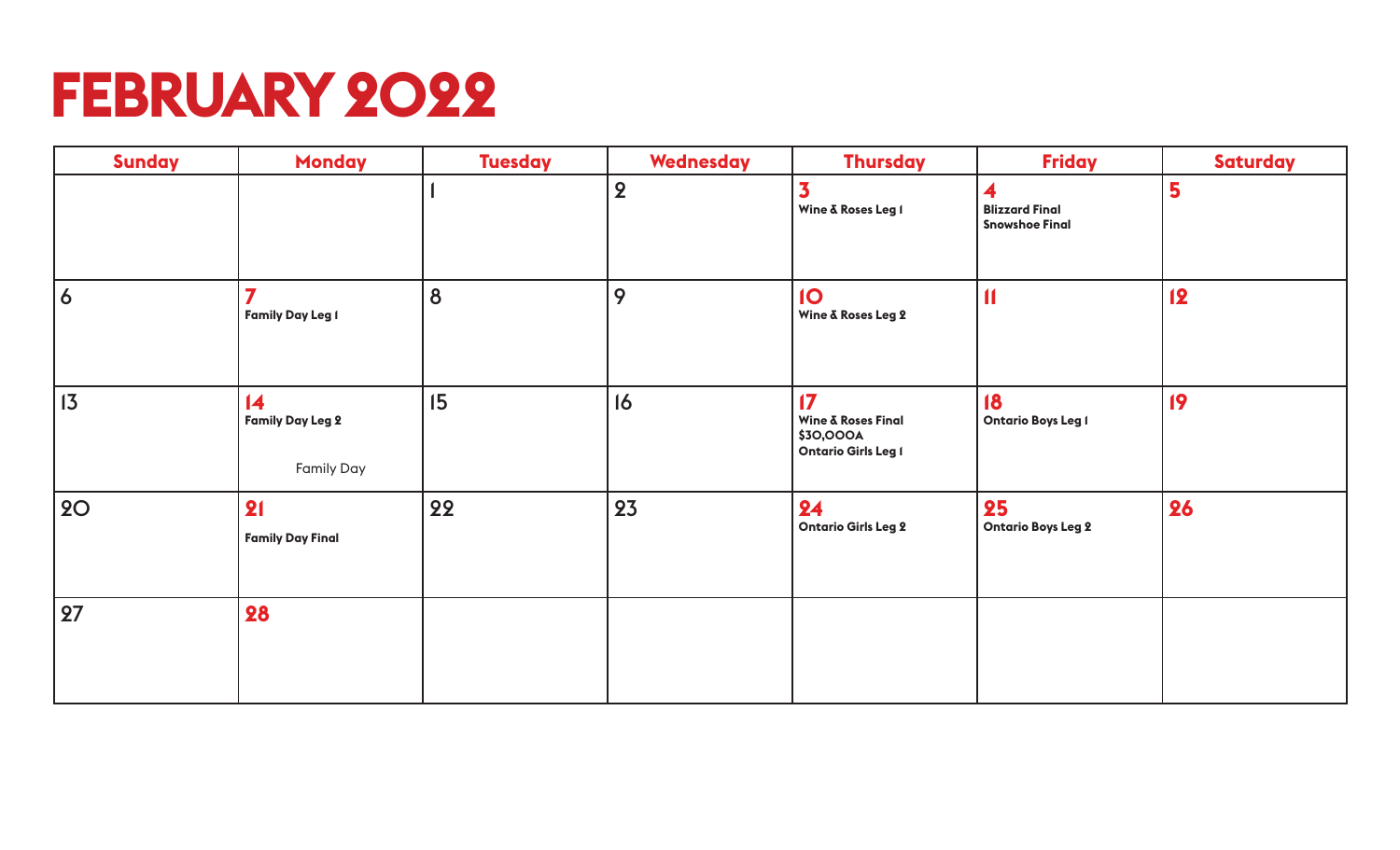

| <b>Sunday</b> | <b>Monday</b>   | <b>Tuesday</b>   | Wednesday       | <b>Thursday</b>                                       | <b>Friday</b>                  | <b>Saturday</b> |
|---------------|-----------------|------------------|-----------------|-------------------------------------------------------|--------------------------------|-----------------|
|               |                 |                  | $\overline{2}$  | $\overline{\mathbf{3}}$<br><b>Ontario Girls Final</b> | 4<br><b>Ontario Boys Final</b> | 5               |
| 6             | $\overline{7}$  | $\boldsymbol{8}$ | 9               | $\overline{10}$                                       | $\mathbf{I}$                   | 12              |
| $ 13\rangle$  | $\overline{14}$ | 15               | 16              | $\overline{17}$                                       | 18                             | 19              |
| <b>20</b>     | 21              | 22               | 23              | 24                                                    | 25                             | 26              |
| 27            | 28              | 29               | 30 <sub>o</sub> | 31                                                    |                                |                 |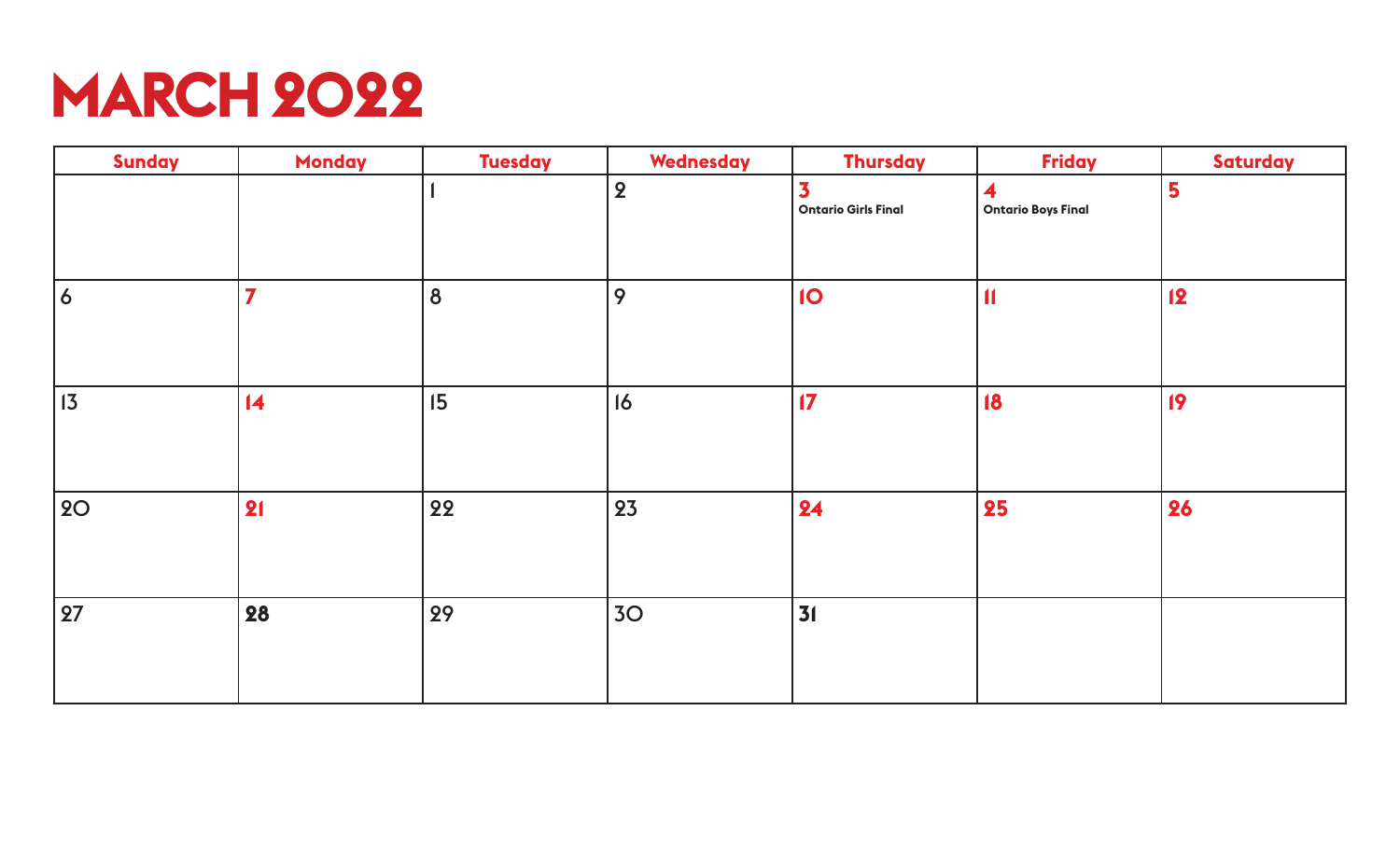

| <b>Sunday</b>               | <b>Monday</b>           | <b>Tuesday</b> | <b>Wednesday</b> | <b>Thursday</b>                                                        | <b>Friday</b>                                                          | <b>Saturday</b>         |
|-----------------------------|-------------------------|----------------|------------------|------------------------------------------------------------------------|------------------------------------------------------------------------|-------------------------|
|                             |                         |                |                  |                                                                        |                                                                        | $\overline{\mathbf{2}}$ |
| $\overline{3}$              | $\overline{\mathbf{4}}$ | 5              | $\boldsymbol{6}$ | $\overline{\mathbf{z}}$                                                | 8                                                                      | 9                       |
| <b>IO</b>                   | $\blacksquare$          | 12             | 13               | $\overline{14}$                                                        | 15<br>Good Friday                                                      | 16                      |
| 17 <br><b>Easter Sunday</b> | 18                      | 9              | <b>20</b>        | 21<br><b>Spring Series 3FT Leg I</b><br><b>Spring Series 3FP Leg 1</b> | 22<br><b>Spring Series 3CT Leg I</b><br><b>Spring Series 3CP Leg 1</b> | 23                      |
| 24                          | 25                      | 26             | 27               | 28<br><b>Spring Series 3FT Leg 2</b><br><b>Spring Series 3FP Leg 2</b> | 29<br><b>Spring Series 3CT Leg 2</b><br><b>Spring Series 3CP Leg 2</b> | 30 <sub>o</sub>         |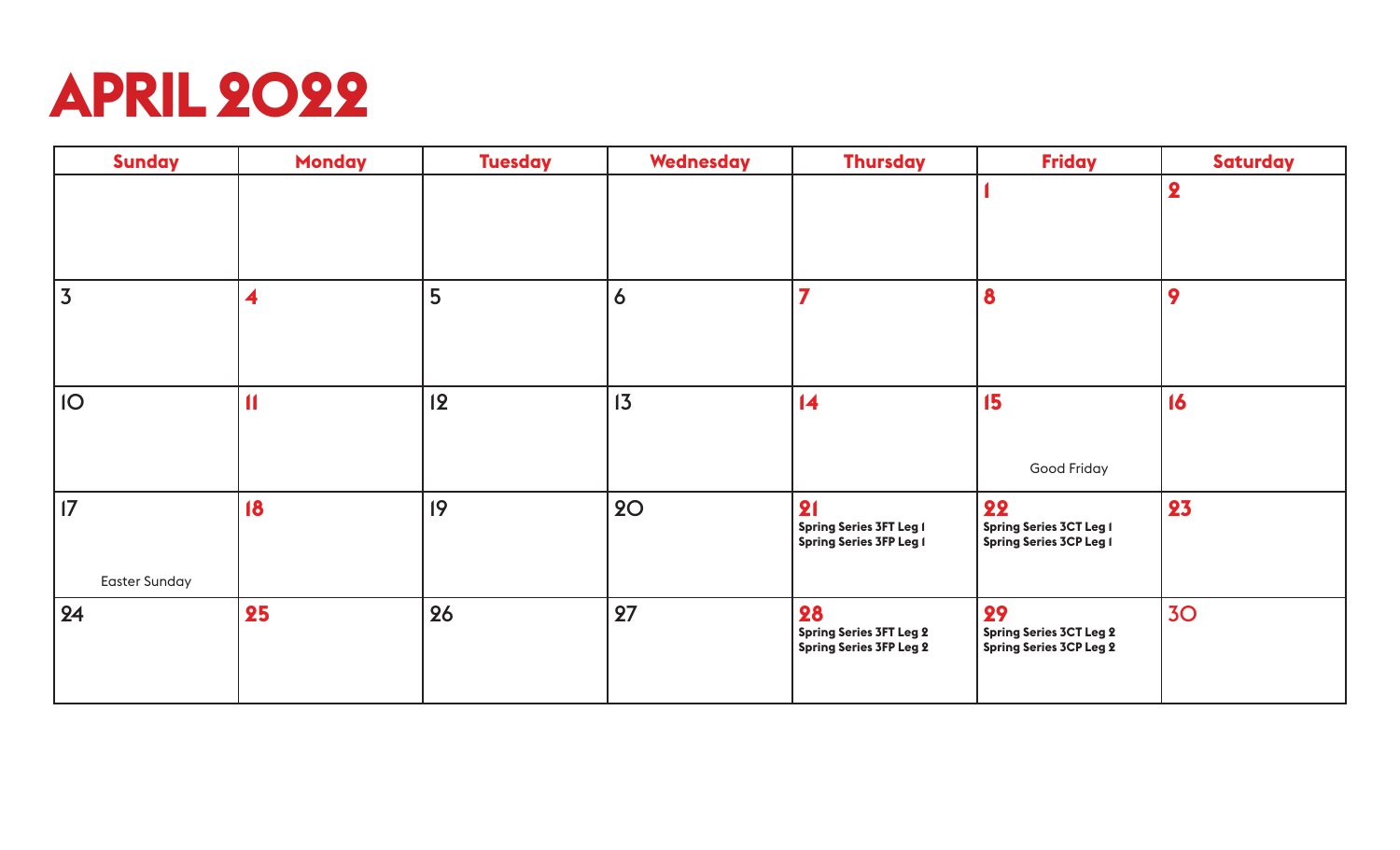

| <b>Sunday</b>                                  | <b>Monday</b>                | <b>Tuesday</b>  | <b>Wednesday</b>        | <b>Thursday</b> | <b>Friday</b>                                        | <b>Saturday</b>                                                                                                                           |
|------------------------------------------------|------------------------------|-----------------|-------------------------|-----------------|------------------------------------------------------|-------------------------------------------------------------------------------------------------------------------------------------------|
|                                                | $\overline{2}$               | $\overline{3}$  | $\overline{\mathbf{4}}$ | 5               | 6                                                    | 7<br><b>Spring Series 3FT Final</b><br><b>Spring Series 3FP Final</b><br><b>Spring Series 3CT Final</b><br><b>Spring Series 3CP Final</b> |
| 8<br><b>Mothers Day</b>                        | 9                            | IO              | $\mathbf{1}$            | <b>12</b>       | 13<br><b>SBOA 3CP Elims</b><br><b>SBOA 3CT Elims</b> | $\overline{14}$<br><b>SBOA 3FP Elims</b><br><b>SBOA 3FT Elims</b>                                                                         |
| 15<br><b>Flamboro: Confederation Cup Elims</b> | 16                           | $\overline{17}$ | 18                      | 19              | <b>20</b>                                            | 21<br><b>SBOA 3FP Final</b><br><b>SBOA 3FT Final</b><br><b>SBOA 3CP Final</b><br><b>SBOA 3CT Final</b>                                    |
| 22                                             | 23                           | 24              | 25                      | 26              | 27                                                   | 28                                                                                                                                        |
|                                                |                              |                 |                         |                 | <b>Miss Versatility</b>                              |                                                                                                                                           |
| Flamboro: Confederation Cup Final              | Victoria Day                 |                 |                         |                 | Western Fair: Camluck Classic                        |                                                                                                                                           |
| 29                                             | <b>30</b><br><b>3CT Gold</b> | 31              |                         |                 |                                                      |                                                                                                                                           |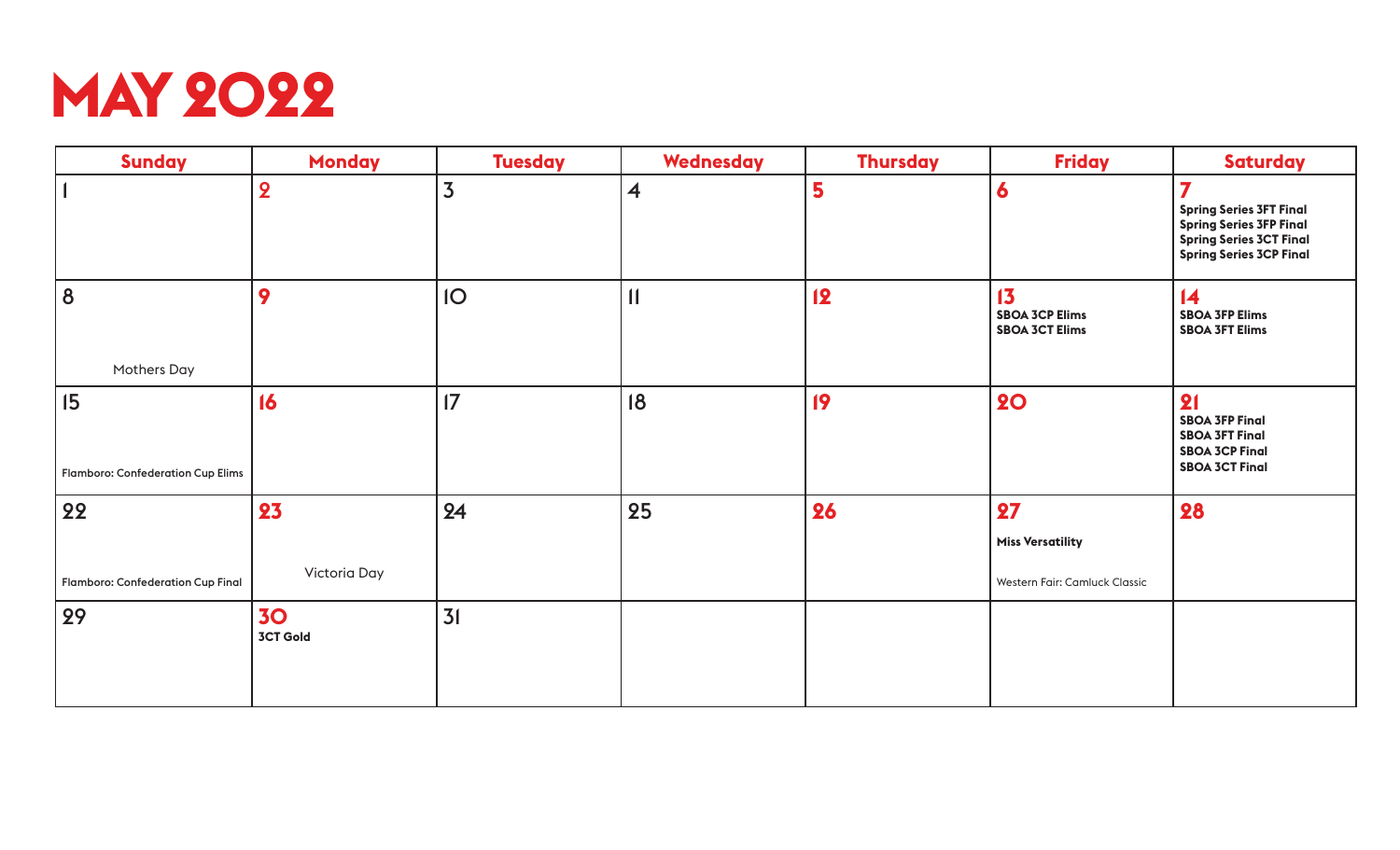

| <b>Sunday</b>                  | <b>Monday</b>               | <b>Tuesday</b>                   | <b>Wednesday</b> | <b>Thursday</b>                                  | <b>Friday</b>                                                           | <b>Saturday</b>                                                                                                                                                                              |
|--------------------------------|-----------------------------|----------------------------------|------------------|--------------------------------------------------|-------------------------------------------------------------------------|----------------------------------------------------------------------------------------------------------------------------------------------------------------------------------------------|
|                                |                             |                                  |                  | $\overline{\mathbf{2}}$<br><b>3FT Grassroots</b> | 3<br><b>Graduate 40T</b><br><b>Graduate 4MT</b>                         | 4<br>Somebeachsomewhere 3OP<br><b>Graduate 4OP</b><br><b>Graduate 4MP</b><br><b>3FP Gold</b>                                                                                                 |
| 5                              | 6<br><b>3FT Gold</b>        | 7<br><b>First Tuesday Racing</b> | 8                | 9                                                | $\overline{10}$<br><b>Goodtimes Elims</b><br><b>Armbro Flight Elims</b> | $\blacksquare$<br>Pepsi North America Cup Elims<br><b>Fan Hanover Final Elims</b><br><b>Roses Are Red Elims</b>                                                                              |
| 2                              | 13                          | $\overline{14}$                  | 15               | 16                                               | $\mathbf{17}$                                                           | 18<br>Pepsi North America Cup<br>Goodtimes Final \$240,000E<br>Fan Hanover Final \$425,000E<br>Roses Are Red Final \$315,000E<br>Armbro Flight Final \$225,000E<br>Mohawk Gold Cup \$100,000 |
| 9 <br><b>Fathers Day</b>       | <b>20</b>                   | 21                               | 22               | 23                                               | 24                                                                      | 25                                                                                                                                                                                           |
|                                |                             |                                  |                  |                                                  |                                                                         |                                                                                                                                                                                              |
| 26                             | 27<br><b>3FT Grassroots</b> | 28                               | 29               | <b>30</b><br><b>3FT Gold</b>                     |                                                                         |                                                                                                                                                                                              |
| <b>Clinton: Kin Pace Elims</b> |                             |                                  |                  |                                                  |                                                                         |                                                                                                                                                                                              |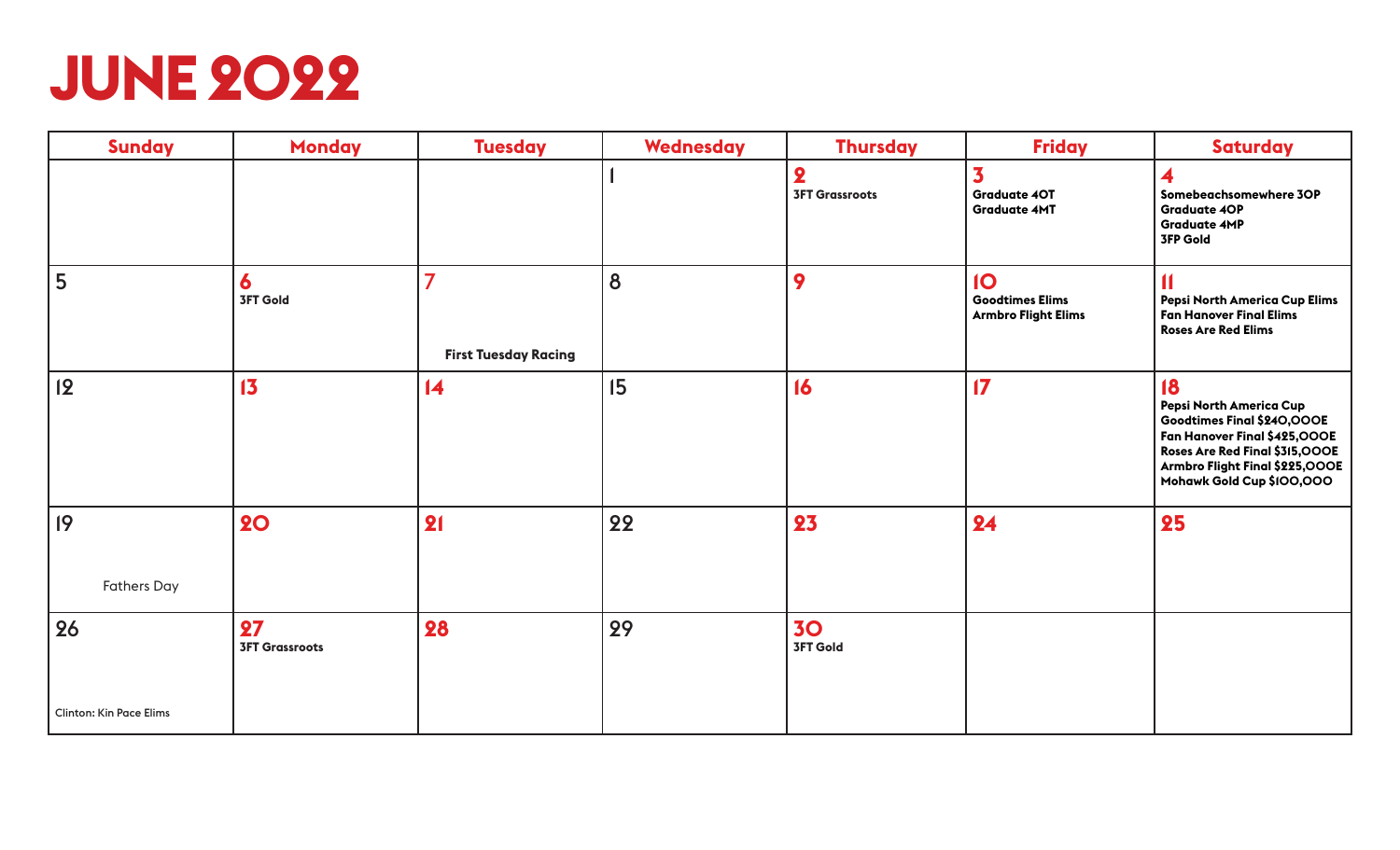

| <b>Sunday</b>           | <b>Monday</b>                                                                               | <b>Tuesday</b>                          | <b>Wednesday</b> | <b>Thursday</b>                                  | <b>Friday</b>               | <b>Saturday</b>                                           |
|-------------------------|---------------------------------------------------------------------------------------------|-----------------------------------------|------------------|--------------------------------------------------|-----------------------------|-----------------------------------------------------------|
|                         |                                                                                             |                                         |                  |                                                  | 2FP Gold                    | $\overline{\mathbf{2}}$<br><b>3CP Gold</b>                |
|                         |                                                                                             |                                         |                  |                                                  | Canada Day                  | Out of Town: Hempt Final                                  |
| $\overline{3}$          | 4<br>2CT Gold                                                                               | 5<br><b>2FP Grassroots</b>              | 6                | $\overline{\mathbf{z}}$<br><b>2CP Grassroots</b> | 8<br><b>3FP Gold</b>        | 9<br><b>3CP Grassroots</b><br>2CP Gold                    |
| Clinton: Kin Pace Final |                                                                                             |                                         |                  |                                                  |                             |                                                           |
| IO                      | $\blacksquare$<br><b>2FT Grassroots</b>                                                     | 12<br>2FT Gold<br><b>3FP Grassroots</b> | 13               | $\overline{14}$<br>2CT Gold<br>2FP Gold          | 15<br><b>3FT Grassroots</b> | 16<br><b>2FP Grassroots</b>                               |
|                         |                                                                                             |                                         |                  |                                                  |                             | Out of Town: Meadowlands Pace                             |
| 17                      | $\overline{18}$<br>2CP Gold                                                                 | 19<br><b>2CT Grassroots</b>             | <b>20</b>        | 21<br>Millard Farms Leg I<br>Pure Ivory Leg I    | 22<br><b>3FT Gold</b>       | 23<br><b>3CP Gold</b>                                     |
|                         |                                                                                             |                                         |                  |                                                  |                             | Hanover: Dream Of Glory Elims                             |
| 24                      | 25                                                                                          | 26<br>Whenuwishuponastar Leg I          | 27               | 28<br>Dream Maker Leg I                          | 29                          | 30                                                        |
|                         | <b>Grand River:</b><br><b>Battle of Waterloo Elims</b><br><b>Battle of the Belles Elims</b> |                                         |                  |                                                  |                             | Out of Town: Adios Final<br>Hanover: Dream Of Glory Final |
| 31                      |                                                                                             |                                         |                  |                                                  |                             |                                                           |
|                         |                                                                                             |                                         |                  |                                                  |                             |                                                           |
|                         |                                                                                             |                                         |                  |                                                  |                             |                                                           |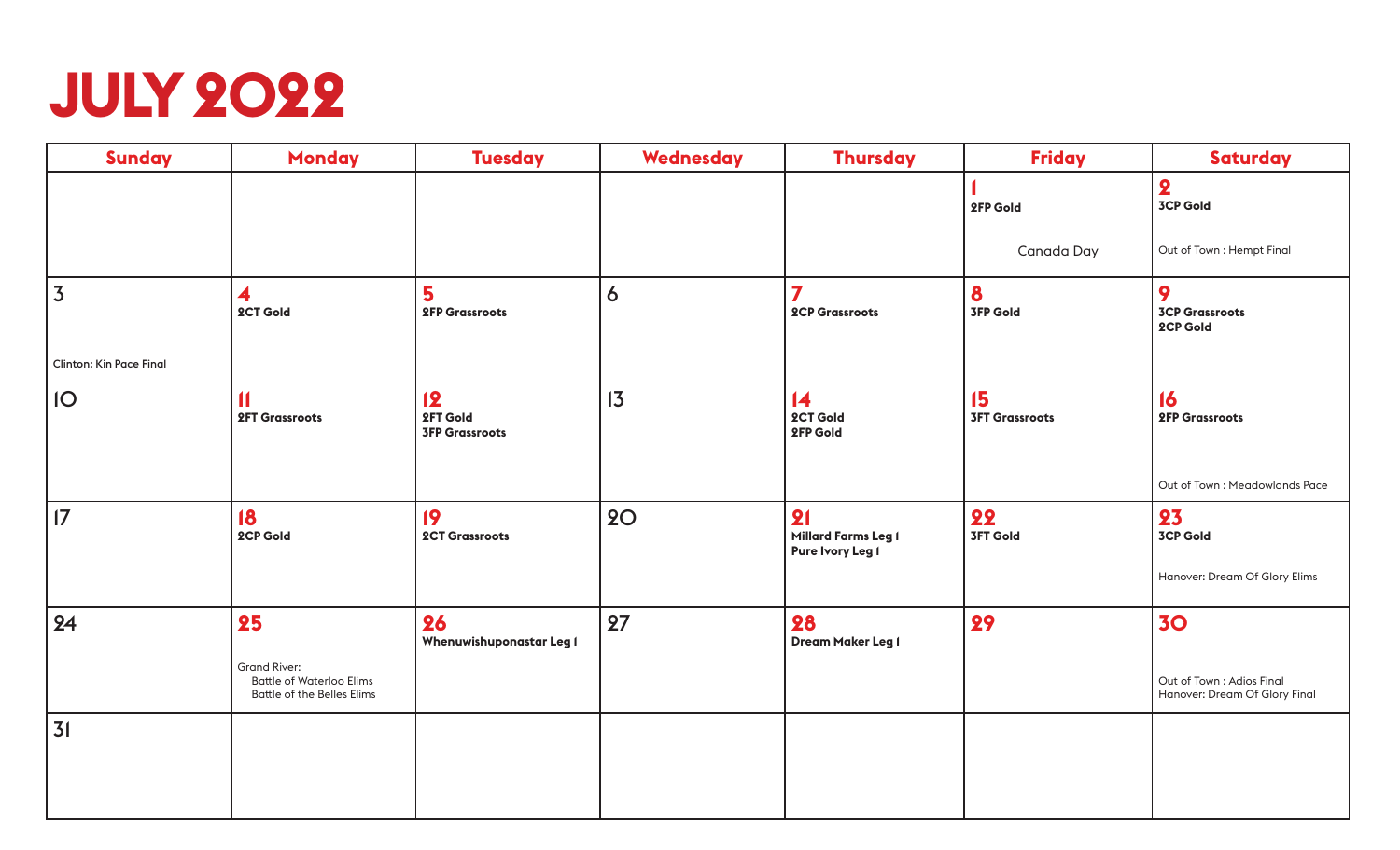# **AUGUST 2022**

| <b>Sunday</b>                      | <b>Monday</b>                                                                                                                  | <b>Tuesday</b>                                   | <b>Wednesday</b> | <b>Thursday</b>                                                                                              | <b>Friday</b>                                                                          | <b>Saturday</b>                                                                                                                                                                                                    |
|------------------------------------|--------------------------------------------------------------------------------------------------------------------------------|--------------------------------------------------|------------------|--------------------------------------------------------------------------------------------------------------|----------------------------------------------------------------------------------------|--------------------------------------------------------------------------------------------------------------------------------------------------------------------------------------------------------------------|
|                                    | <b>3FP Grassroots</b><br><b>Grand River:</b><br><b>Battle of Waterloo Final</b><br>Battle of the Belles Final<br>Civic Holiday | $\overline{\mathbf{2}}$<br><b>2CT Grassroots</b> | 3                | 4<br><b>Millard Farms Leg 2</b><br>Pure Ivory Leg 2<br><b>Whenuwishuponastar Leg 2</b>                       | 5<br><b>Dream Maker Leg 2</b>                                                          | 6<br>Out of Town: Hambletonian Final                                                                                                                                                                               |
| $\overline{7}$                     | 8<br><b>3CT Gold</b>                                                                                                           | 9<br><b>2CT Grassroots</b>                       | IO               | $\blacksquare$<br><b>Millard Farms Final</b><br><b>Pure Ivory Final</b><br><b>2FP Grassroots</b><br>2FT Gold | 12<br>2CT Gold<br><b>3CT Grassroots</b>                                                | 13<br><b>Dream Maker Final</b><br><b>Whenuwishuponastar Final</b><br><b>3CP Grassroots</b>                                                                                                                         |
| 4                                  | 15                                                                                                                             | 16                                               | $\overline{17}$  | 18<br><b>2CP Grassroots</b>                                                                                  | 19<br>2CP Gold                                                                         | <b>20</b><br><b>Peaceful Way Elims</b><br><b>Wellwood Memorial Elims</b><br>Hanover: Balanced Image Elims                                                                                                          |
| 21<br>Georgian: Earl Rowe Memorial | 22<br><b>3CT Grassroots</b>                                                                                                    | 23                                               | 24               | 25<br><b>3CT Gold</b>                                                                                        | 26<br><b>Maple Leaf Trot Elims</b><br><b>Casual Breeze 3FT Divs</b><br><b>3CP Gold</b> | 27<br><b>Wellwood Memorial Final</b><br>\$640,000E<br>Peaceful Way Final \$400,000E<br><b>Cdn Pacing Derby Elims</b><br>Nassagaweya 20P Divs<br><b>Eternal Camnation 2FP Divs</b><br>Hanover: Balanced Image Final |
| 28                                 | 29<br><b>3CP Grassroots</b>                                                                                                    | 30                                               | 31               |                                                                                                              |                                                                                        |                                                                                                                                                                                                                    |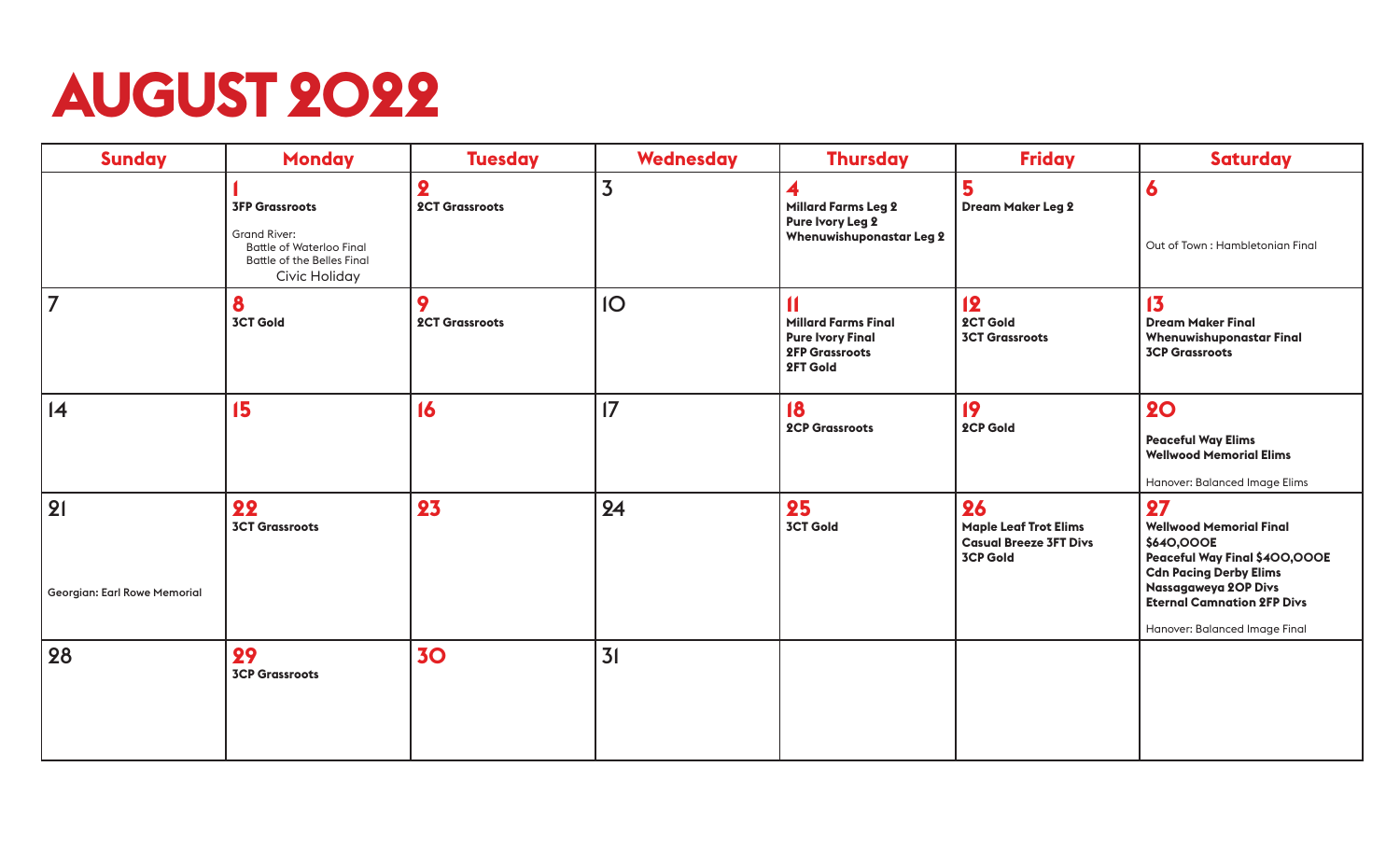#### **SEPTEMBER 2022**

| <b>Sunday</b>           | <b>Monday</b>               | <b>Tuesday</b>              | <b>Wednesday</b> | <b>Thursday</b>                                                    | <b>Friday</b>                       | <b>Saturday</b>                                                                                                                                                                         |
|-------------------------|-----------------------------|-----------------------------|------------------|--------------------------------------------------------------------|-------------------------------------|-----------------------------------------------------------------------------------------------------------------------------------------------------------------------------------------|
|                         |                             |                             |                  |                                                                    | $\overline{\mathbf{2}}$<br>2FP Gold | 3<br>Cdn Pacing Derby Final \$600,000E<br>Maple Leaf Trot Final \$540,000E<br><b>Simcoe Stakes 3OT Divs</b><br><b>Simcoe Stakes 3FT Divs</b><br>2CP Gold                                |
| $\overline{\mathbf{4}}$ | 5<br>Labour Day             | 6<br><b>2FT Grassroots</b>  | $\overline{7}$   | 8                                                                  | 9<br><b>3FP Grassroots</b>          | 10<br><b>Milton Elims</b><br><b>Simcoe Stakes 3OP Divs</b><br><b>Simcoe Stakes 3FP Divs</b><br><b>Champlain 2OP Divs</b><br><b>Champlain 2FP Divs</b>                                   |
| $\vert$                 | 12<br><b>2CP Grassroots</b> | 13<br><b>3CT Grassroots</b> | 4                | 15<br><b>Champlain 20T Divs</b><br><b>Champlain 2FT Divs</b>       | 16                                  | $\mathbf{17}$<br>Milton Final \$240,000E<br><b>Cdn Trotting Classic Elims</b><br><b>Elegantimage Elims</b><br><b>Metro Pace Elims</b><br><b>Shes A Great Lady Elims</b>                 |
| 18                      | 19                          | <b>20</b>                   | 21               | 22<br><b>OSS Semi Finals 2YOs</b><br>Out of Town: Little Brown Jug | 23<br><b>OSS Semi Finals 3YOs</b>   | 24<br>Mohawk Million \$1,000,000G<br>Metro Pace Final \$825,000E<br><b>Cdn Trotting Classic Final \$600,000E</b><br>Elegantimage Final \$400,000E<br>Shes A Great Lady Final \$500,000E |
| 25                      | 26<br><b>3FP Gold</b>       | 27                          | 28               | 29                                                                 | <b>30</b><br><b>3CP Gold</b>        |                                                                                                                                                                                         |
|                         |                             | <b>Last Tuesday Racing</b>  |                  |                                                                    | Out of Town:Red Mile GC<br>Begins   |                                                                                                                                                                                         |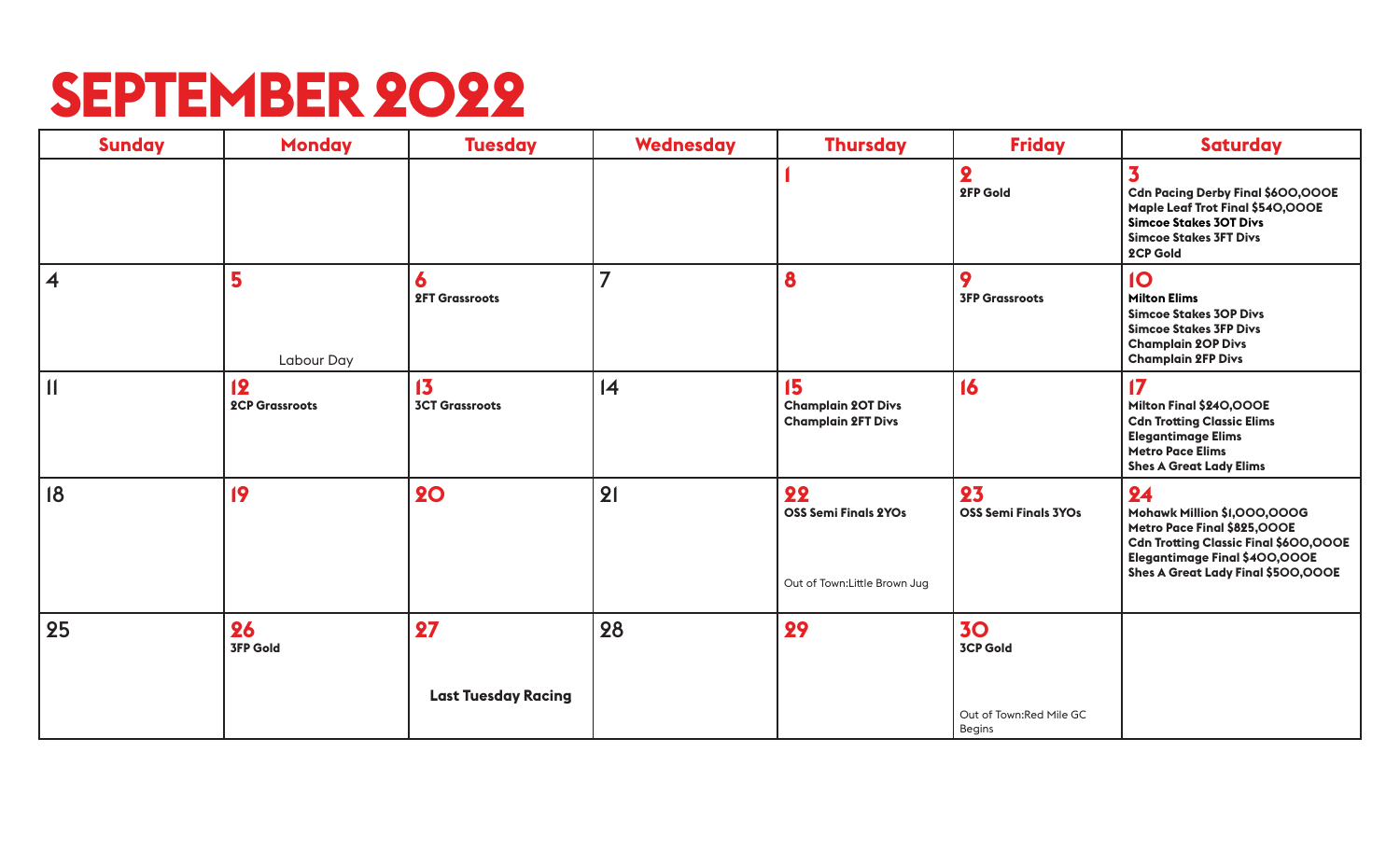# **OCTOBER 2022**

| <b>Sunday</b>  | <b>Monday</b>                                              | <b>Tuesday</b>          | Wednesday | <b>Thursday</b>                                     | <b>Friday</b>                      | <b>Saturday</b>                    |
|----------------|------------------------------------------------------------|-------------------------|-----------|-----------------------------------------------------|------------------------------------|------------------------------------|
|                |                                                            |                         |           |                                                     |                                    | <b>OSS Grassroots Finals</b>       |
| $\overline{2}$ | $\overline{\mathbf{3}}$<br>2CT Gold<br>2FT Gold            | $\overline{\mathbf{4}}$ | 5         | 6<br>2FP Gold<br><b>3FT Gold</b>                    | $\overline{\mathbf{z}}$            | 8                                  |
| 9              | IO<br>Thanksgiving                                         | $\mathbf{1}$            | 2         | 13                                                  | $\overline{14}$                    | 15<br><b>OSS Super Finals</b>      |
| 16             | $\mathbf{17}$<br>Harvest 2FP Leg I<br>Harvest 2FT Leg I    | 18                      | 9         | <b>20</b><br>Harvest 2CP Leg I<br>Harvest 2CT Leg 2 | 21<br><b>Breeders Crown Elims</b>  | 22<br><b>Breeders Crown Elims</b>  |
| 23             | 24<br>Harvest 2FP Leg 2<br>Harvest 2FT Leg 2               | 25                      | 26        | 27<br>Harvest 2CP Leg 2<br>Harvest 2CT Leg 2        | 28<br><b>Breeders Crown Finals</b> | 29<br><b>Breeders Crown Finals</b> |
| 3 <sub>O</sub> | 31<br><b>Harvest 2FP Final</b><br><b>Harvest 2FT Final</b> |                         |           |                                                     |                                    |                                    |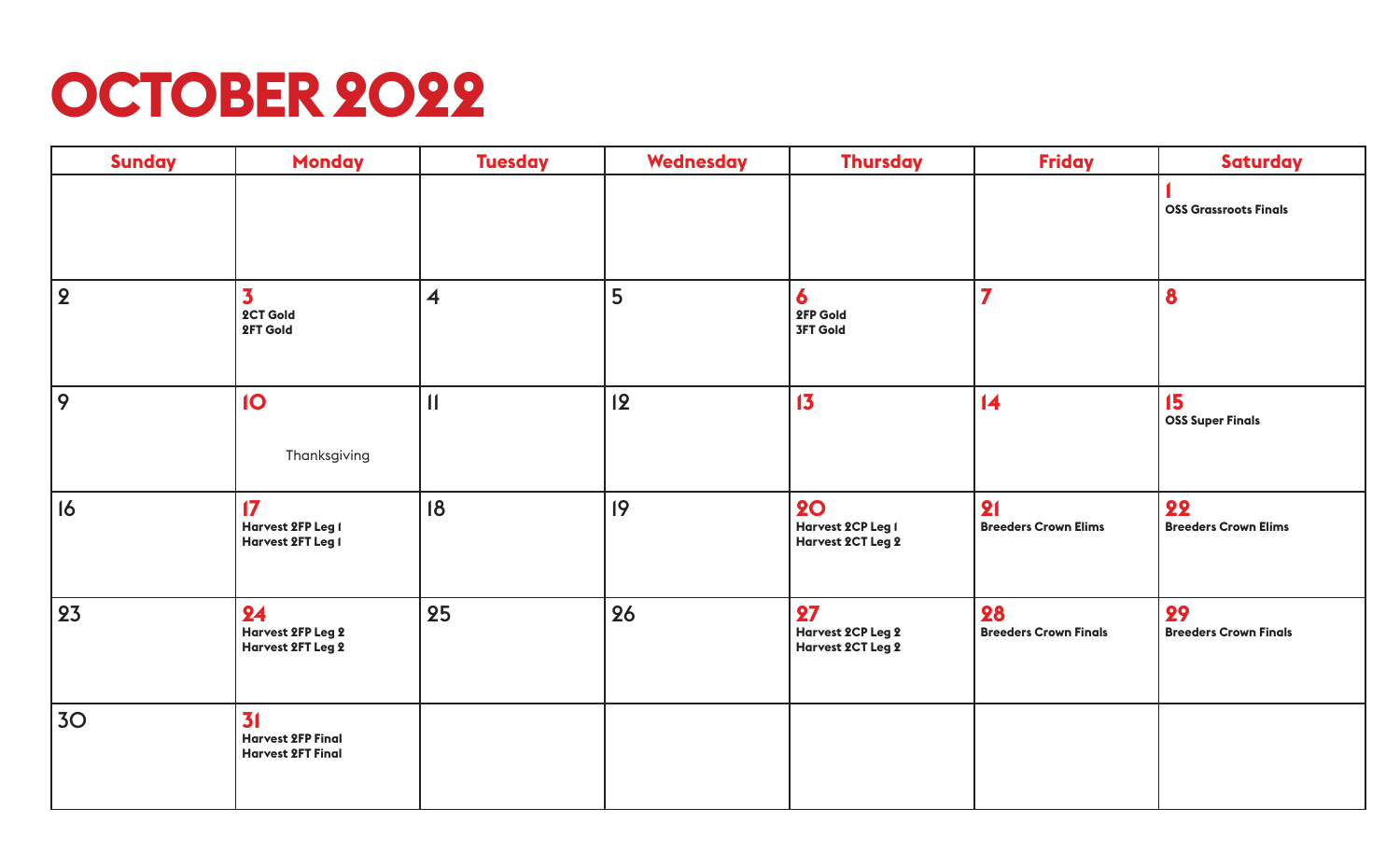## **NOVEMBER 2022**

| <b>Sunday</b>  | <b>Monday</b>                               | <b>Tuesday</b> | Wednesday      | <b>Thursday</b>                                                                 | <b>Friday</b>                  | <b>Saturday</b>                                            |
|----------------|---------------------------------------------|----------------|----------------|---------------------------------------------------------------------------------|--------------------------------|------------------------------------------------------------|
|                |                                             |                | 2              | $\overline{\mathbf{3}}$<br><b>Harvest 2CP Final</b><br><b>Harvest 2CT Final</b> | 4                              | 5<br>Harvest 3CT Leg I<br>Harvest 3CP Leg 1                |
| $\overline{6}$ | $\overline{7}$<br><b>Harvest 3FT Leg I</b>  | 8              | 9              | IO                                                                              | <b>Harvest 3FP Leg I</b>       | 12<br>Harvest 3CT Leg 2<br><b>Harvest 3CP Leg 2</b>        |
| $ 13\rangle$   | $\overline{14}$<br><b>Harvest 3FT Leg 2</b> | 15             | 16             | $\overline{17}$                                                                 | 18<br><b>Harvest 3FP Leg 2</b> | 19<br><b>Harvest 3CT Final</b><br><b>Harvest 3CP Final</b> |
| <b>20</b>      | 21<br><b>Harvest 3FT Final</b>              | 22             | 23             | 24                                                                              | 25<br><b>Harvest 3FP Final</b> | 26                                                         |
| 27             | 28                                          | 29             | 3 <sub>O</sub> |                                                                                 |                                |                                                            |